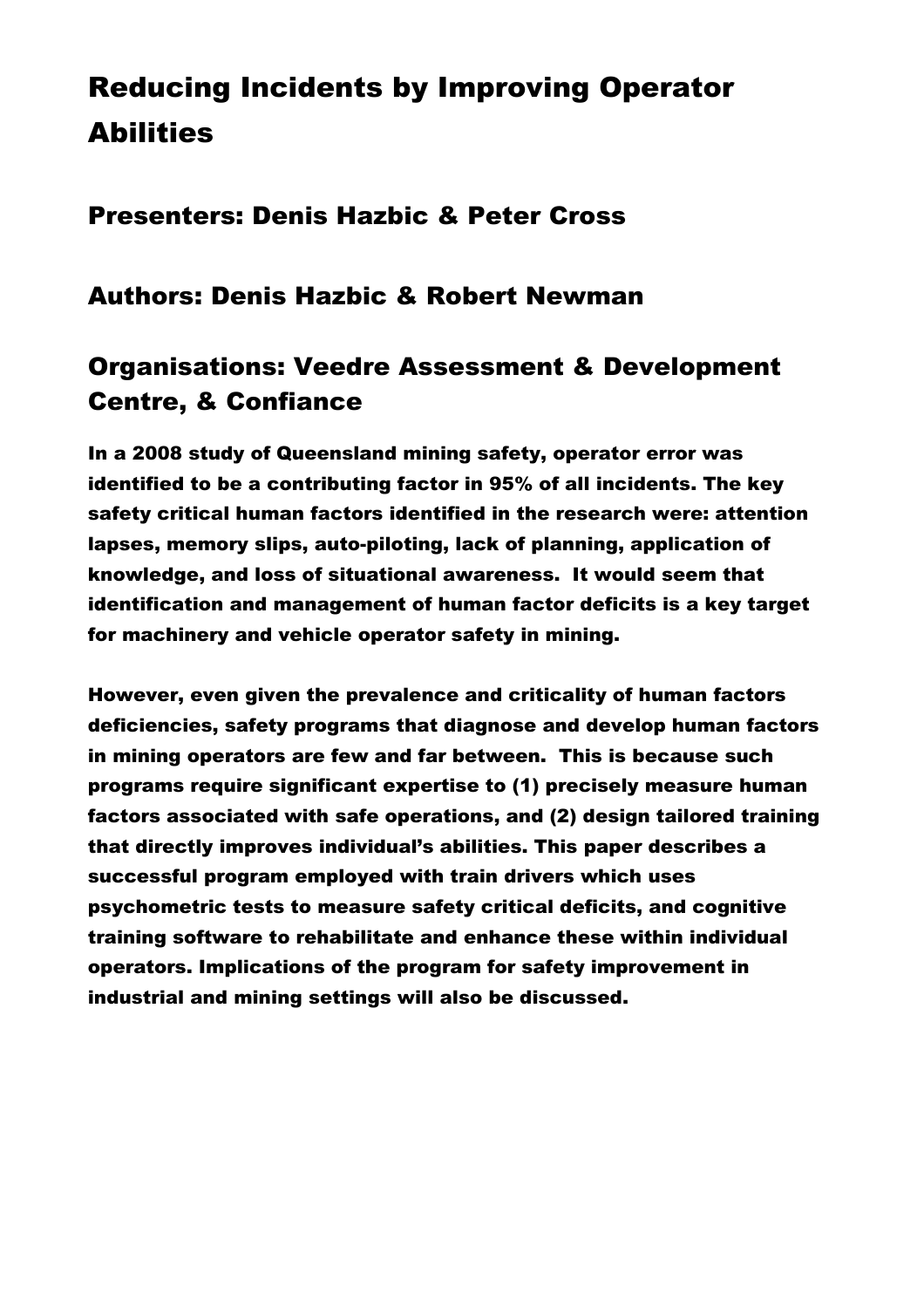Human errors are an area of great importance to safety practitioners, particularly within complex industrial and transport systems. In such settings human error is known to be the leading factor in a high proportion of accidents and incidents. For example, human error is the source in 70% of incidents occurring in commercial aviation (BASE, 1997), human error is behind almost half of the train collisions occurring in the UK (Lawton and Ward, 2005), within health care in the US it is estimated that between 44,000 and 88,000 people die each year as a result of doctor errors (Helmreich, 2000), and on the road, human error is behind 95% of traffic accidents (e.g. Rumar, 1995).

Internationally the mining and resources industry has accident rates higher than that of any other industry (Bennet and Passmore 1984; Hull, Leigh et al. 1996), and most of these are caused by human error. Specifically, in Queensland mines for the period 2004 - 08, 95% of incident and accidents were associated with human error, in particular failures in situation awareness, attention and procedural responses (Patterson and Shappell, 2010).

We know that human error is an extremely common phenomenon and people, regardless of skill level and expertise, make errors every day. Forgetting the location of car/house keys, pushing a door when it requires pulling, taking a wrong turn, dialling an incorrect phone number, forgetting to post a letter, are examples of the common, everyday errors that people make, and which generally have a minimal impact that can be quickly recovered. However, when the same type of attention slips, memory lapses or diminished decision making are made in an industrial environment, the consequences tend to be incidents and accidents involving injuries, fatalities or loss in operational performance.

There are numerous definitions of "human error", but simply it can be defined as "the physical or mental activity or performance of an incorrect or an inappropriate action, or a failure to perform a particular action that leads to either an undesired or unacceptable outcome".

Systemic models of safety typically involve a multi-level causal chain of factors that precede each safety breach. While this paper focuses primarily on human error associated with the operator involved directly in safety incidents, it is acknowledged that organisational factors such as leadership, work environments, social and cultural conditions , work practices and technology can all play a contributing role in incidents and accidents. That said, almost all systems approaches to safety concede that humans are fallible and errors are to be expected. That is, highly able, skilled and diligent individuals still make mistakes, even in the most controlled industrial settings.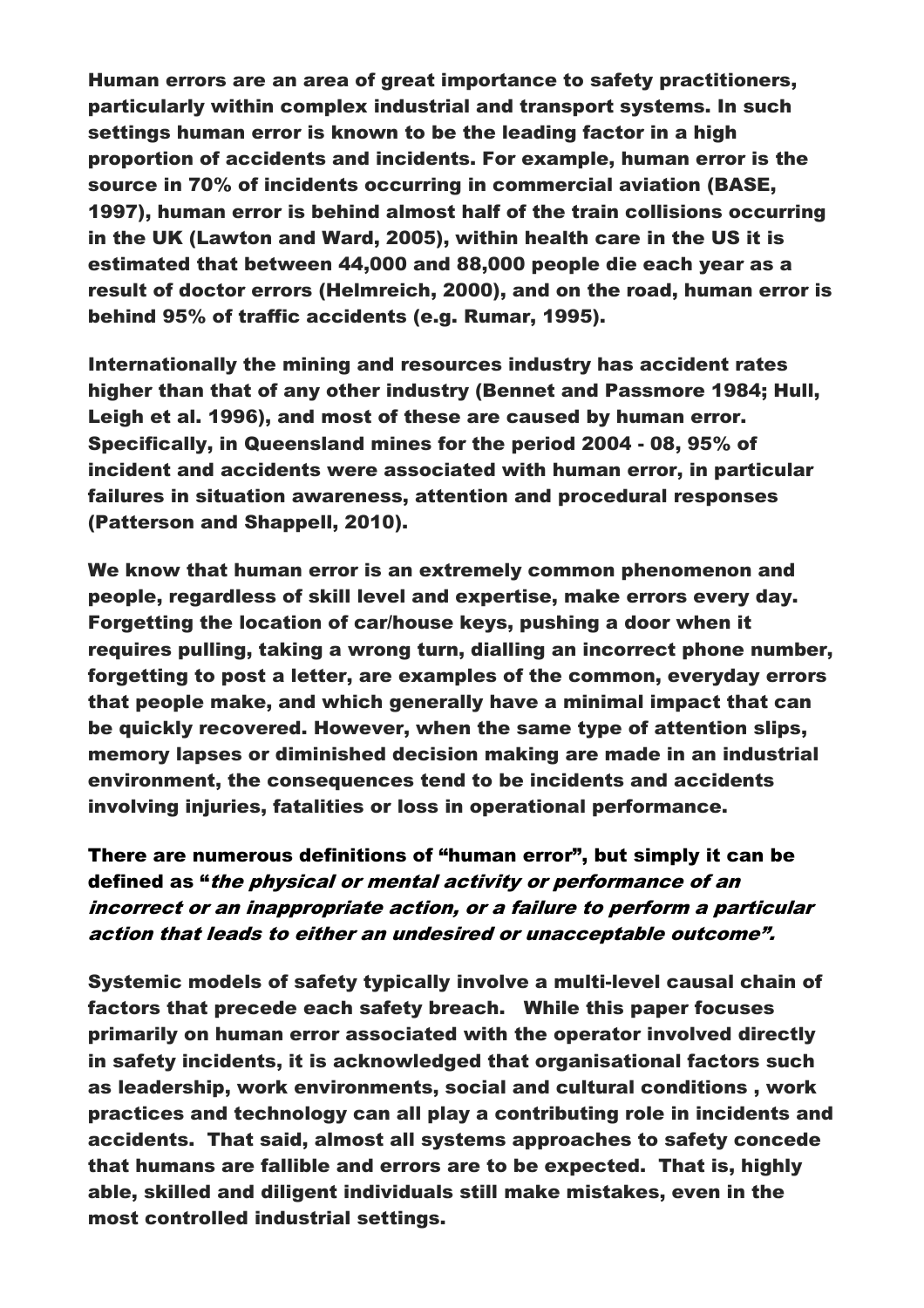Unsafe acts, especially 'errors' by the operator, still top accident investigation lists in mining. Patterson and Shappell (2010) identified the top three types of operator errors in mining as:

- 1) Routine errors, which occur without significant conscious thought. These usually occur due to loss of attention, situational awareness, and memory lapses, such as omitting a critical step in a procedure, not responding to a signal or a stop sign, daydreaming, and operating the machine/vehicle on automaticity and not mindfully;
- 2) Decision errors, which can be rule-based, knowledge-based or problem solving, such as the use of incorrect equipment, misdiagnosing or misapplying a procedure which is further exacerbated by pressure and stress, and ignoring a warning/caution; and
- 3) Perceptual errors, which occur due to degraded sensory inputs such as misjudging time, distance, and environmental conditions, and failing to hear signals and alarms.

The source of these common errors usually lies within an individuals' inherent cognitive, attention, perceptual, psychomotor or dispositional makeup. However, despite their significant impact, these human causes of safety breaches do not attract the same level of research interest as other easier to measure systemic factors like leadership, decision making, fatigue or knowledge and skills.

The remainder of this paper presents recent field research on human factors, and in particular human abilities, associated with incidents and accidents involving train drivers. Our research involved assessment and ability rehabilitation data from 111 Australian train divers who had a safety breach or an incident over the period 2011 - 2014. The abilities required to operate a train safely (i.e. attention, focus, situational awareness, performance under pressure and decision making) are very similar to those required to operate other machinery and vehicles such as trucks, dozers, diggers and draglines. Thus the study has applicability and relevance in resources and transport industries.

Our program involved psychometric testing of train drivers following an incident or accident to identify whether ability deficits were implicated in the safety breach. A battery of computer based tests (assessment was conducted using the Vienna Test System or VTS) was used and if a driver was found to have significant ability deficits (that is, ability scores below internationally recognised professional operator benchmarks) they were required to undertake computer delivered ability training. This training employed a clinical product used with dementia and brain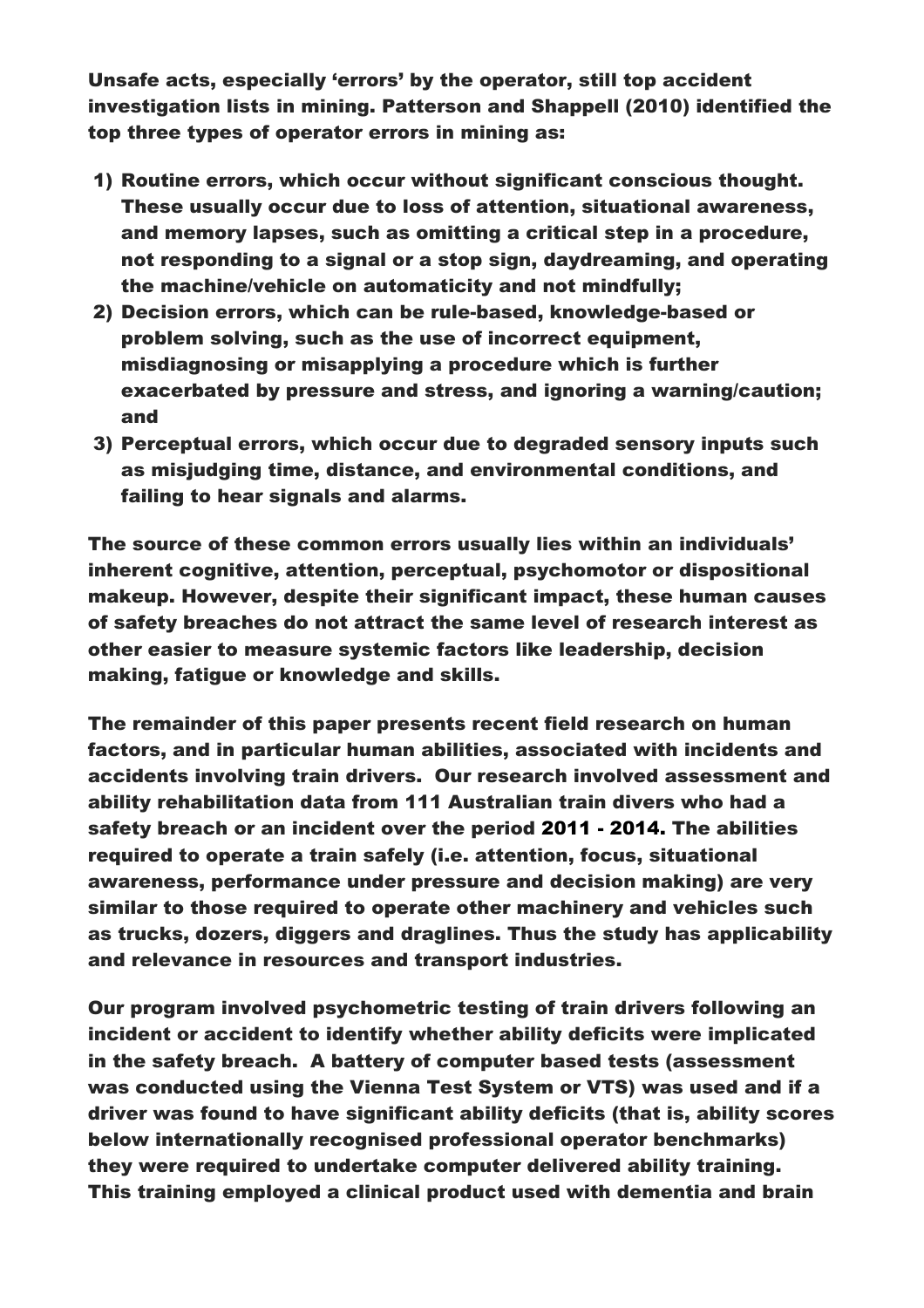injury patients during rehabilitation (called Cogniplus), which has been retooled as a coaching system for drivers and operators.

The training program consists of 12 - 18 training sessions undertaken at the worksite over a 3 to 4 week period. Each training session is 60 minutes long, comprising of 40 minutes of computer-based adaptive training on the Cogniplus, targeting the trainee's ability deficits, followed by 20 minutes of behavioural guidance with a performance coach to extend and embed training. The primary mechanism of training is subconscious development of the target ability through repeated and focussed practice of tasks that challenge the limits of that ability. That is, trainees typically do not necessarily learn any conscious strategies to improve their performance, rather they develop and reinforce unconscious habits that do not require them to think about the ability at all. The ability development is accelerated and reinforced during on-thejob duties and tasks by transferring and practicing behavioural and mental strategies learnt during the training program.

On completion of the complete Cogniplus training program, each driver is re-assessed on the VTS to determine the degree of change in the targeted abilities. Comparison of ability scores from the initial diagnostic assessment against the scores post training indicates the degree of improvement, and hence their readiness to return to driving.

Of the 111 train drivers who had safety breeches or incidents, our initial VTS assessments indicated that 65 were below safety critical benchmarks on one or more key abilities and they were therefore recommended to undertake Cogniplus ability training. After completing the training program 61 of the 65 train drivers were able to meet or exceed the necessary safety critical benchmarks based on their posttraining re-assessment. Many of these were drivers whose scores with respect to attention, focus, situational awareness, performance under pressure or decision making, had improved from the significant deficit range prior to training, into the acceptable safe operating range post training.

Follow-up ability assessments were conducted at the 6 to 12 month point post-training, proving that 57 of the 61 operators had maintained their safe ability levels over this period. The 4 who did not maintain the training improvements undertook a short refresher course and subsequently regained the improvements. None of these drivers are known to have had a safety breach since completing the training.

This program is currently being used with operators and professional drivers in a number of ways. The VTS is being applied as a recruitment